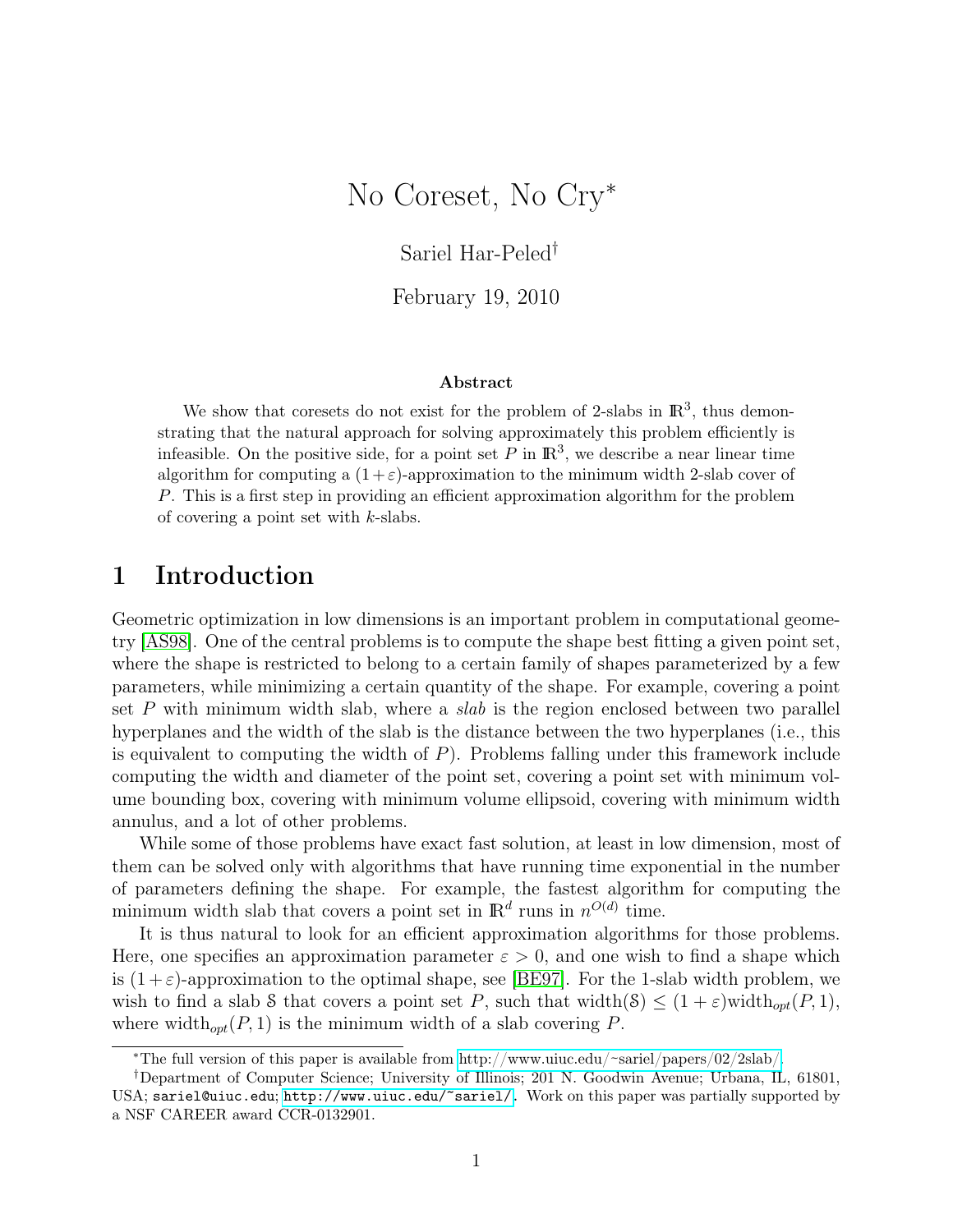In recent years, there was a lot research done on those and similar problems (see [\[AAS97,](#page-11-0) [AS96,](#page-12-2) [AST94,](#page-12-3) [EFNN89,](#page-12-4) [EGS86,](#page-12-5) [GLRS98,](#page-12-6) [LL91,](#page-13-0) [MSY97,](#page-13-1) [PS85,](#page-13-2) [Riv79,](#page-13-3) [RLW91,](#page-13-4) [RZ92,](#page-13-5) [SY95,](#page-13-6) [SJ99,](#page-13-7) [YC97,](#page-13-8) [Cha02,](#page-12-7) [AAHS00\]](#page-11-1) and references therein) and currently most of them can be solved in  $O(n + 1/\varepsilon^c)$  time [\[AHV04\]](#page-12-8), where c is a constant that depends on the problem at hand.

The problem becomes notably harder when one wish to perform clustering of the point set. Namely, cover the point set by k shapes  $(k$  is an integer constant larger than one), while simultaneously minimizing a global parameter of those shapes. For example, the kslab problem ask to cover the point set by k slabs  $(\S_1, \ldots, \S_k)$  of minimum width, where the width of  $(\S_1, \ldots, \S_k)$  is  $\max_{i=1}^k$  width $(\S_i)$ . Problems falling under this category with efficient approximation algorithms include the  $k$ -center problem [\[Gon85,](#page-12-9) [AP02\]](#page-12-10), and the  $k$ -cylinder problem  $[APV02]$  (here we want to cover the point set with k cylinders of minimum radius).

It is known that in high dimensions, the exact problem is NP-Complete [\[Meg90\]](#page-13-9) even for covering the point set by a single cylinder, and there is no FPTAS for this problem [\[HV04\]](#page-13-10). For the problem of covering the point set with  $k$  cylinders of minimum maximum radius, it is known that the problem is NP-Complete even in three dimensions if  $k$  is part of the input  $[MT82]$ , and it can not be approximated in polynomial time unless  $P = NP$ . The currently fastest approximation algorithm known in high dimensions [\[BC03,](#page-12-12) [HV02\]](#page-13-12), runs in  $d \cdot n^{O(\text{poly}(k,1/\varepsilon))}$  time, where poly( $\cdot$ ) is a polynomial of constant degree independent of the dimension. On the other hand, if we are interested in finding a single minimum radius m-flat covering the given point set, this can be  $\varepsilon$ -approximated in  $O(nd)$  time [\[HV04\]](#page-13-10) (here the constant in the O depends exponentially on  $1/\varepsilon$ , where an m-flat is a m-dimensional affine subspace.

In the k-slab problem, we wish to cover the point set with k slabs of minimum width (i.e., we wish to find k affine subspaces each of dimension  $d-1$ , such that the maximum distance of any point of the input to its closest subspace is minimized). At first, this problem might look somewhat artificial. However, it is related to projective clustering in high dimensions. In the projective clustering problem, we are looking for a cover of the points by  $k$  mflats that have small radius. Such a projective clustering implies that the point set can be indexed as  $k$  point sets each of them being only m-dimensional. This is a considerable saving when the dimension is very large, as most efficient indexing structures have exponential dependency on the dimension. Thus, finding such a cover might result in a substantial performance improvements for various database applications. Furthermore, a lot of other clustering problems, that currently it is unknown how to solve them efficiently, can be reduced to this problem or its dual. In particular, problems of covering a point set with: (i) k rings with minimum max width, (ii) k bounding boxes of minimum maximum volume, (iii) k cylindrical shells of minimum maximum radius, and others all fall into this framework (see [\[AHV04\]](#page-12-8) for the details of the reduction of those problems into this problem).

This and the more general problem of finding efficient approximation algorithm for the minimum radius  $k \, m$ -flat problem are still relatively open (both in low and high dimensions). The most natural approach to attack this problem is to try and use coresets. Those are small subsets of the input, such that if we solve the problem on those subsets, this yield an efficient solution for the original problem. Coresets had recently proved to be very useful in solving several clustering problems, both in low dimensions [\[AHV04,](#page-12-8) [APV02\]](#page-12-11), and high dimensions [\[BHI02,](#page-12-13) [BC03,](#page-12-12) [KMY03,](#page-13-13) [HV04\]](#page-13-10). The surprising facts known about coresets is that their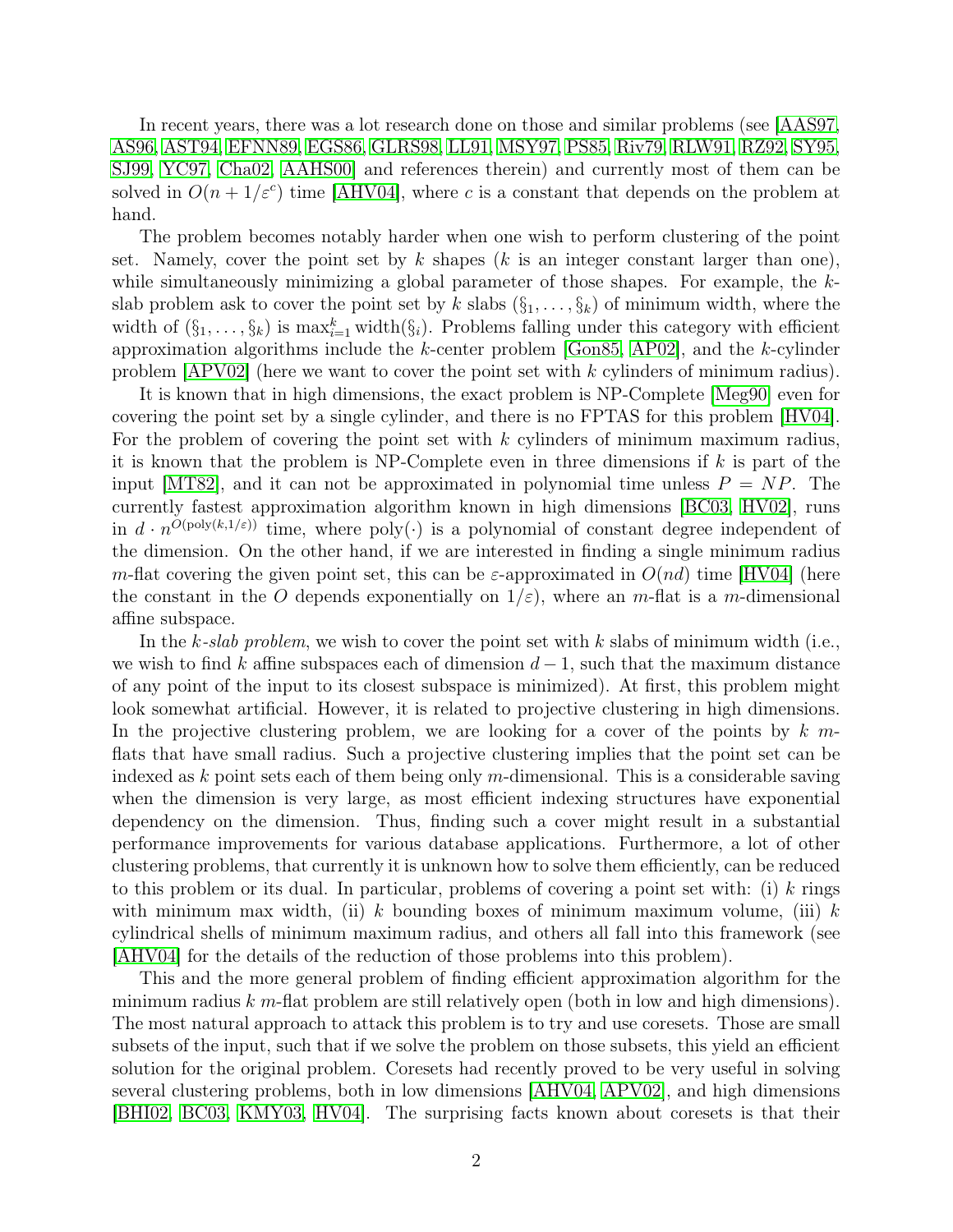size is sometime dimension independent [\[BHI02\]](#page-12-13), and they are small even in the presence of outliers [\[HW04\]](#page-13-14). (Note however, that the notion of coresets in high-dimensions is slightly weaker.) Interestingly, in low-dimensions, the existence of coresets immediately implies an efficient approximation algorithm for the problem at hand [\[APV02\]](#page-12-11).

Surprisingly, we show in Section [2,](#page-2-0) that there is no such coresets for the 2-slab problem, in the worst case. Namely, any subset of the input that provides a good estimate of the width of the coverage of the points by two slabs, for all possible 2-slabs, must contain (almost) the whole point set. Thus, showing that solving this problem efficiently would require a different approach.

On the positive size, in Section [3,](#page-6-0) we make a first step in the direction of finding an efficient algorithm for this problem, and solve a special case which still has no efficient approximation algorithm and does not have a coreset; namely, the 2-slab problem in three dimensions. Formally, given a set P of n points in three dimensions, and a parameter  $\varepsilon > 0$ , the algorithm compute, in near linear time, a cover of  $P$  by two slabs, where the width of the solution is at most  $(1 + \varepsilon)$  width $_{opt}(P, 2)$ , where width $_{opt}(P, 2)$  denotes the width of the optimal (i.e., minimum) cover of  $P$  by two slabs.

A natural application of our algorithm is for edge detection in surface reconstruction. Indeed, given a set of points in  $\mathbb{R}^3$  sampled from a region of a model that corresponds to an edge, the edge can be detected by best fitting the given points with two planes, that corresponds to the two faces adjacent to the edge. One need to slightly modify our algorithm to deploy it for this case.

The paper is organized as follows: In Section [2](#page-2-0) we precisely define the notion of additive and multiplicative coresets, and prove that no small coresets exists for the 2-slab problem. As an additional result, we show that there exists a multiplicative coreset for the k-center problem. In Section [3,](#page-6-0) we present a a near linear time approximation algorithm for the 2-slab problem in three dimensions. Concluding remarks are given in Section [4.](#page-11-2)

## <span id="page-2-0"></span>2 When coresets Do Not Exists

### 2.1 Definitions

**Definition 2.1** Given a set P of n objects (usually points) in  $\mathbb{R}^d$ , we are interested in the shape fitting problem, of finding the best shape that belongs to a certain family of shapes  $\mathcal F$  that matches P. For example, the smallest ball that encloses the points of P. The price function radius(P), which returns the radius of the smallest ball enclosing P, measures the quality of this fitting.

In the clustering problem, we are provided with an additional parameter k, and we are interested in finding the best clustering of  $P$  into  $k$  clusters. Namely, we would like to partition  $P$  into  $k$  sets, such that the overall price of the clustering is minimized. Formally, we are interested in minimizing

$$
rd_k(P) = \min_{(P_1,\ldots,P_k)\in \mathcal{PW}(P,k)} \max_i \text{radius}(P_i),
$$

where  $PW(P, k) = \{(P_1, \ldots, P_k) \mid$  $\cup_i P_i = P, P_i \cap P_j = \emptyset$ , for  $i \neq j$  is the set of all partitions of  $P$  into  $k$  sets.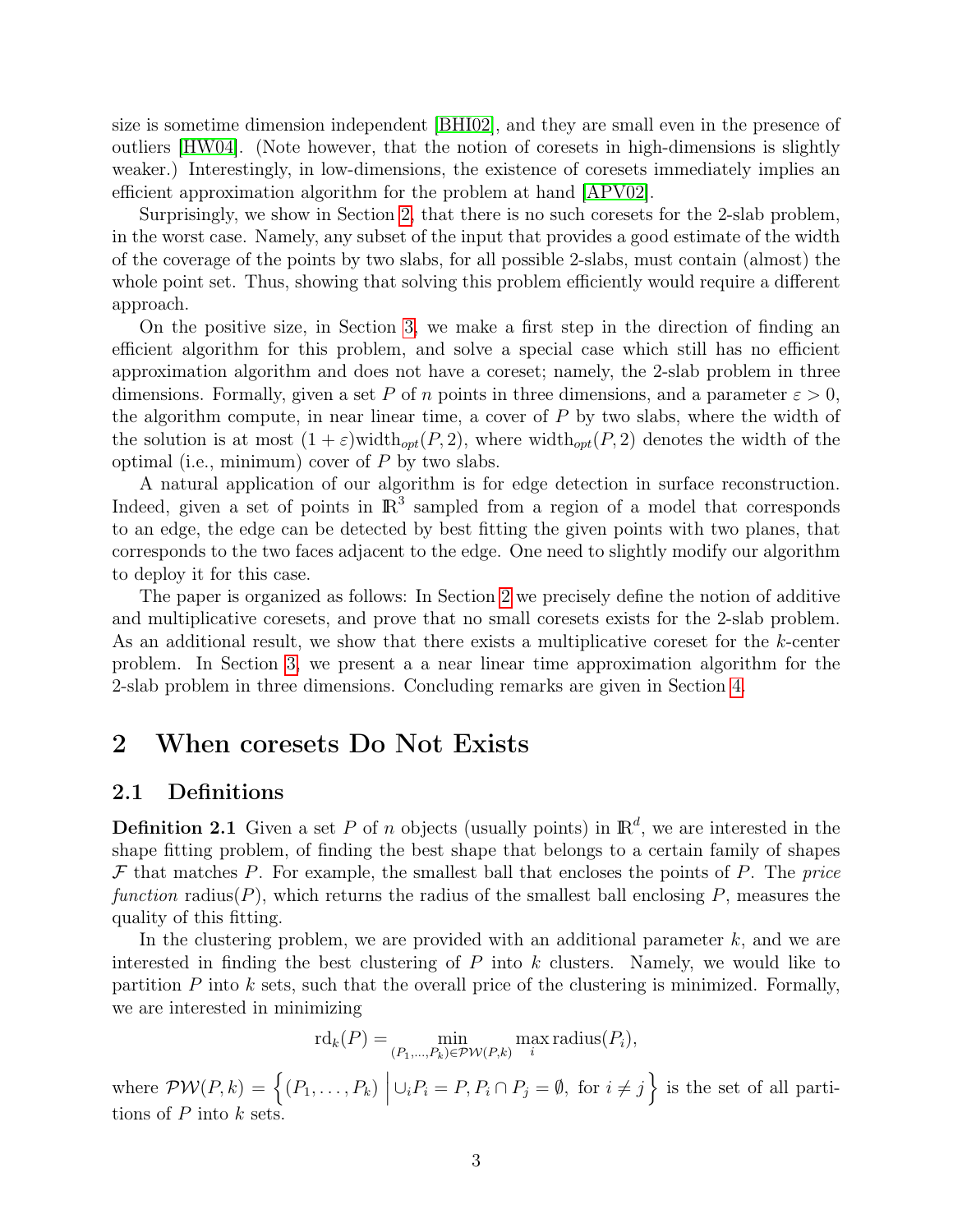For example, we would like to cover P by k balls, such that the radius of maximum radius ball is minimized. This is known as the k-center clustering problem (or just  $k$ -center). The price function, in this case,  $\text{rd}_k(P)$  is the radius of the maximum radius ball in the optimal solution.

**Definition 2.2** Let P be a point set in  $\mathbb{R}^d$ ,  $1/2 > \varepsilon > 0$  a parameter.

For a cluster c, let  $c(\delta)$  denote the cluster resulting form expanding c by  $\delta$ . Thus, if c is a ball of radius r, then  $c(\delta)$  is a ball of radius  $r + \delta$ . For a set C of clusters, let

$$
\mathcal{C}(\delta) = \left\{ c(\delta) \mid c \in \mathcal{C} \right\},\
$$

be the *additive expansion operator*; that is,  $\mathcal{C}(\delta)$  is a set of clusters resulting form expanding each cluster of  $\mathcal C$  by  $\delta$ .

Similarly,

$$
(1+\varepsilon)\mathcal{C} = \left\{ (1+\varepsilon)c \mid c \in \mathcal{C} \right\},\
$$

is the multiplicative expansion operator, where  $(1+\varepsilon)c$  is the cluster resulting from expanding c by a factor of  $(1+\varepsilon)$ . Namely, if C is a set of balls, then  $(1+\varepsilon)$ C is a set of balls, where a ball  $c \in \mathcal{C}$ , corresponds to a ball radius  $(1 + \varepsilon)$  radius $(c)$  in  $(1 + \varepsilon)\mathcal{C}$ .

A set  $Q \subseteq P$  is an (additive)  $\varepsilon$ -coreset of P, in relation to a price function radius, if for any clustering C of Q, we have that P is covered by  $\mathcal{C}(\varepsilon \text{ radius}(\mathcal{C}))$ , where radius(C) =  $\max_{c \in \mathcal{C}}$  radius(c). Namely, we expand every cluster in the clustering by an  $\varepsilon$ -fraction of the size of the *largest* cluster in the clustering. Thus, if C is a set of k balls, then  $C(\varepsilon f(\mathcal{C}))$  is just the set of balls resulting from expanding each ball by  $\varepsilon r$ , where r is the radius of the largest ball.

A set  $Q \subseteq P$  is a *multiplicative*  $\varepsilon$ *-coreset* of P, if for any clustering C of Q, we have that P is covered by  $(1+\varepsilon)\mathcal{C}$ .

Note, that  $\varepsilon$ -multiplicative coresets are by definition also  $\varepsilon$ -additive coresets.

Remark 2.3 Let C be a given clustering, and apply to it a constant length sequence of  $\delta$ -expansion operations, either additive or multiplicative. Let  $\mathcal{C}'$  be the resulting clustering. It is easy to verify that there exists a constant c, such that the clustering  $D$  resulting from c $\delta$ -additive expansion of C, is larger than C'. Namely, all the clusters of C' are contained inside the corresponding clusters of D.

Thus, we can simulate any sequence of expansion operations, by a single additive expansion.

### 2.2 On multiplicative coresets

### 2.2.1 Coresets for k-center clustering

<span id="page-3-0"></span>The k-center problem, is NP-Complete, and can be approximated up to a factor of two in linear time [\[Har04\]](#page-12-14). For a set P of n points in  $\mathbb{R}^d$ , let  $\text{rd}(P, k)$  denote the radius of the optimal clustering. This is the minimum over all covering of  $P$  by  $k$  balls, of the largest ball in the covering set.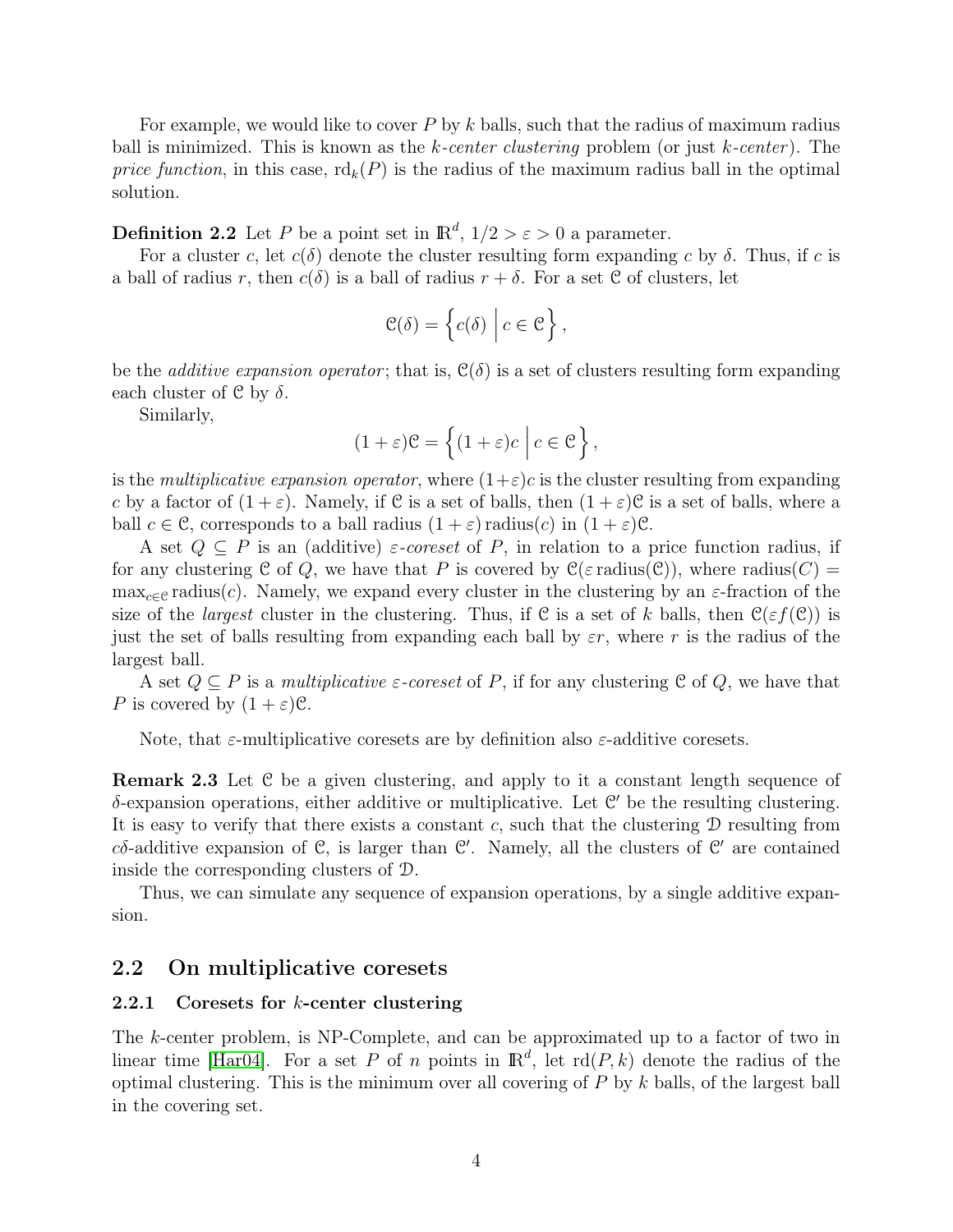**Lemma 2.4** Let P be a set of n points in  $\mathbb{R}^d$ , and  $\varepsilon > 0$  a parameter. There exists an additive  $\varepsilon$ -coreset for the k-center problem, and this coreset has  $O(k/\varepsilon^d)$  points.

*Proof*: Let C denote the optimal clustering of P. Cover each ball of C by a grid of side length  $\varepsilon r_{opt}/d$ , where  $r_{opt}$  is the radius of the optimal k-center clustering of P. From each such grid cell, pick one points of P. Clearly, the resulting point set Q is of size  $O(k/\varepsilon^d)$  and it is an additive coreset of P.

The following is a minor extension of an argument used in [\[APV02\]](#page-12-11).

**Lemma 2.5** Let P be a set of n points in  $\mathbb{R}^d$ , and  $\varepsilon > 0$  a parameter. There exists a multiplicative  $\varepsilon$ -coreset for the k-center problem, and this coreset has  $O(k!/ \varepsilon^{dk})$  points.

*Proof*: For  $k = 1$ , the additive coreset of P is also a multiplicative coreset, and it is of size  $O(1/\varepsilon^d)$ .

As in the proof of Lemma [2.4,](#page-3-0) we cover the point set by a grid of radius  $\epsilon r_{opt}/(5d)$ , let SQ the set of cells (i.e., cubes) of this grid which contains points of P. Clearly,  $|SQ| = O(k/\varepsilon^d)$ .

Let Q be the additive  $\varepsilon$ -coreset of P. Let C be any k-center clustering of Q, and let  $\Delta$ be any cell of SQ.

If  $\Delta$  intersects all the k balls of C, then one of them must be of radius at least (1 −  $\varepsilon/2$ rd $(P, k)$ . Let c be this ball. Clearly, when we expand c by a factor of  $(1 + \varepsilon)$  it would completely cover  $\Delta$ , and as such it would also cover all the points of  $\Delta \cap P$ .

Thus, we can assume that  $\Delta$  intersects at most  $k-1$  balls of C. As such, we can inductively compute an  $\varepsilon$ -multiplicative coreset of  $P \cap \Delta$ , for  $k-1$  balls. Let  $Q_{\Delta}$  be this set, and let  $Q = Q \cup \bigcup_{\Delta \in \text{SQ}} Q_{\Delta}$ .

Note that  $|Q| = T(k,\varepsilon) = O(k/\varepsilon^d)T(k-1,\varepsilon) + O(k/\varepsilon^d) = O(k/\varepsilon^{dk})$ . The set  $Q$  is the required multiplicative coreset by the above argumentation.

#### 2.2.2 When multiplicative coresets do not exist

Recently, Agarwal *et al.* [\[APV02\]](#page-12-11) proved that an additive  $\varepsilon$ -coreset exists for the problem of covering a point set by k-cylinders. We next show that there is no small *multiplicative* coreset for this problem. Note, that for a strip c, the set  $c(\delta)$  is the strip with the same center line as c, and of width  $w + 2\delta$ , where w is the width of c, and similarly,  $(1 + \varepsilon)c$  is the strip of width  $(1 + \varepsilon)w$  with the same center line as c.

<span id="page-4-0"></span>**Lemma 2.6** There exists a point set P in  $\mathbb{R}^2$ , such that any multiplicative (1/2)-coreset of P, must be of size at least  $|P|-2$ . Here the coreset is for the problem of covering the point set with 2 strips, such that the width of the wider strip is minimized.

*Proof*: Consider the point set  $P(m) = \{(1/2^j, 2^j) | j = 1, ..., m\}$ , where m is an arbitrary parameter. Let Q be a  $(1/2)$ -coreset of  $P = P(n)$ .

Let  $Q_i^- = Q \cap P(i)$  and  $Q_i^+ = Q \setminus Q_i^ \frac{-}{i}$ .

If the set Q does not contain the point  $p(i) = (1/2^i, 2^i)$ , then  $Q_i^ \overline{i}$  can be covered by a horizontal strip  $h^-$  of width  $\leq 2^{i-1}$  that has the x-axis as its lower boundary, and clearly if we expand  $h^-$  by a factor of  $3/2$ , the new  $(3/2)h^-$  still will not cover  $p(i)$ . Similarly, we can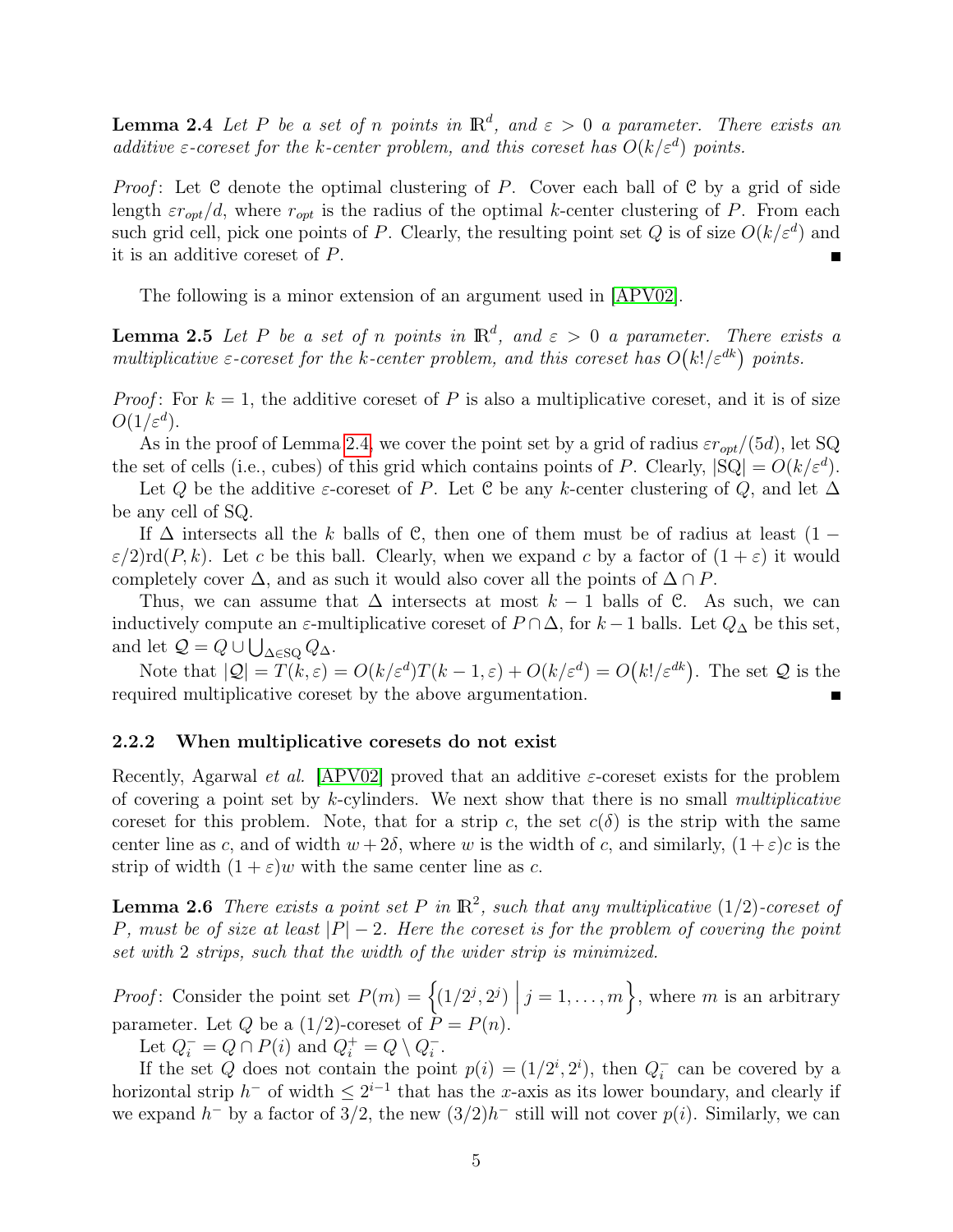cover  $Q_i^+$  by a vertical strip  $h^+$  of width  $1/2^{i+1}$  that has the y-axis as its left boundary. Again, if we expand  $h^+$  by a factor of 3/2, the new strip  $(3/2)h^+$  will not cover  $p(i)$ . We conclude, that any multiplicative (1/2)-coreset for P must include all the points  $p(2), p(3), \ldots, p(n-1)$ .

Thus, no small multiplicative coreset exists for the problem of covering a point set by strips.

#### 2.2.3 When small additive coresets do not exist

**Definition 2.7** A slab S in  $\mathbb{R}^3$  is the close region enclosed between two parallel planes. The width of S is the distance between those two parallel planes. The plane parallel to the two boundary planes and with equal distance to both of them, is the center of S.

**Definition 2.8** Given a tuple  $\Delta = (\S_1, \ldots, \S_k)$  of k slabs in three dimensions, the width of  $\Delta$ ; denoted by width $(\Delta) = \text{width}(S_1, \ldots, S_k) = \max_{i=1}^k \text{width}(S_i)$ . The k-slab width of a point set P in  $\mathbb{R}^3$ , is the width of the set of k slabs that covers P and minimizes the k-slab width. We denote the this minimum width by width $_{opt}(P, k)$ .

In the following, let P be a set of points in  $\mathbb{R}^3$ , which we want to cover by k-slabs of minimum width.

<span id="page-5-0"></span>**Lemma 2.9** There exists a point set P in  $\mathbb{R}^3$ , such that any additive (1/2)-coreset of P, for the 2-slab problem, must be of size at least  $|P|-2$ .

*Proof*: Let  $P'$  be the two-dimensional point set used in Lemma [2.6.](#page-4-0) Let  $P$  be the threedimensional point set resulting from interpreting any point of  $P'$  as a point lying on the plane  $z = 0$ . Let  $\delta = 1/2$ .

Let C be an additive  $\delta$ -coreset C of P, for the 2-slab problem, and let C' be the corresponding subset of P'. We claim that  $\mathcal{C}'$  is a multiplicative  $\delta$ -coreset of P' for the problem of 2-strips cover.

Indeed, let  $\S_1$ ,  $\S_2$  be any two strips that covers C', and assume that  $\S_1$  is wider than  $\S_2$ . And let  $\mathfrak{T}_1, \mathfrak{T}_2$  be two slabs in three dimensions, of the same width, such that  $\S_1 = \mathfrak{T}_1 \cap h$ , and  $\S_2 = \mathcal{T}_2 \cap h$ , where h is the plane  $z = 0$ . The existence of such two slabs of equal width can be easily proved, by starting from two slabs  $\mathcal{T}'_1, \mathcal{T}_2$  which are perpendicular to h, and their intersection with h form  $\S_1$  and  $\S_2$ , respectively. Next, rotate the wider slab,  $\mathcal{T}'_1$ , such that its width go down, while keeping its intersection with  $h$  fixed. We stop as soon as the modified  $\mathcal{T}'_1$  has equal width to  $\mathcal{T}_2$ .

Now, additively expanding  $\mathcal{T}_1$  and  $\mathcal{T}_2$  corresponds to multiplicatively expanding them, since both of them have the same width. By assumption, the  $\delta$ -expanded slabs cover P, and as such, they cover P'. Let  $\mathcal{V}_1, \mathcal{V}_2$  be the intersection of the expanded slabs with h. Clearly,  $\mathcal{V}_1$  and  $\mathcal{V}_2$  are just the multiplicative expansion of  $\S_1$  and  $\S_2$ , respectively, by a factor of  $(1 + \delta)$ . Furthermore,  $\mathcal{V}_1$  and  $\mathcal{V}_2$  covers the points of P'. We conclude, that C' is a  $\delta$ -multiplicative coreset of  $P'$ , for the 2-strip problem.

However, since  $\delta = 1/2$ , and by Lemma [2.6,](#page-4-0) it follows that  $|\mathcal{C}| = |\mathcal{C}'| \geq |P| - 2$ .

Note, that Lemma [2.9](#page-5-0) implies that there is no hope of solving the k-slab problem using coreset techniques. Furthermore, it is easy to verify that the above lemma implies (in the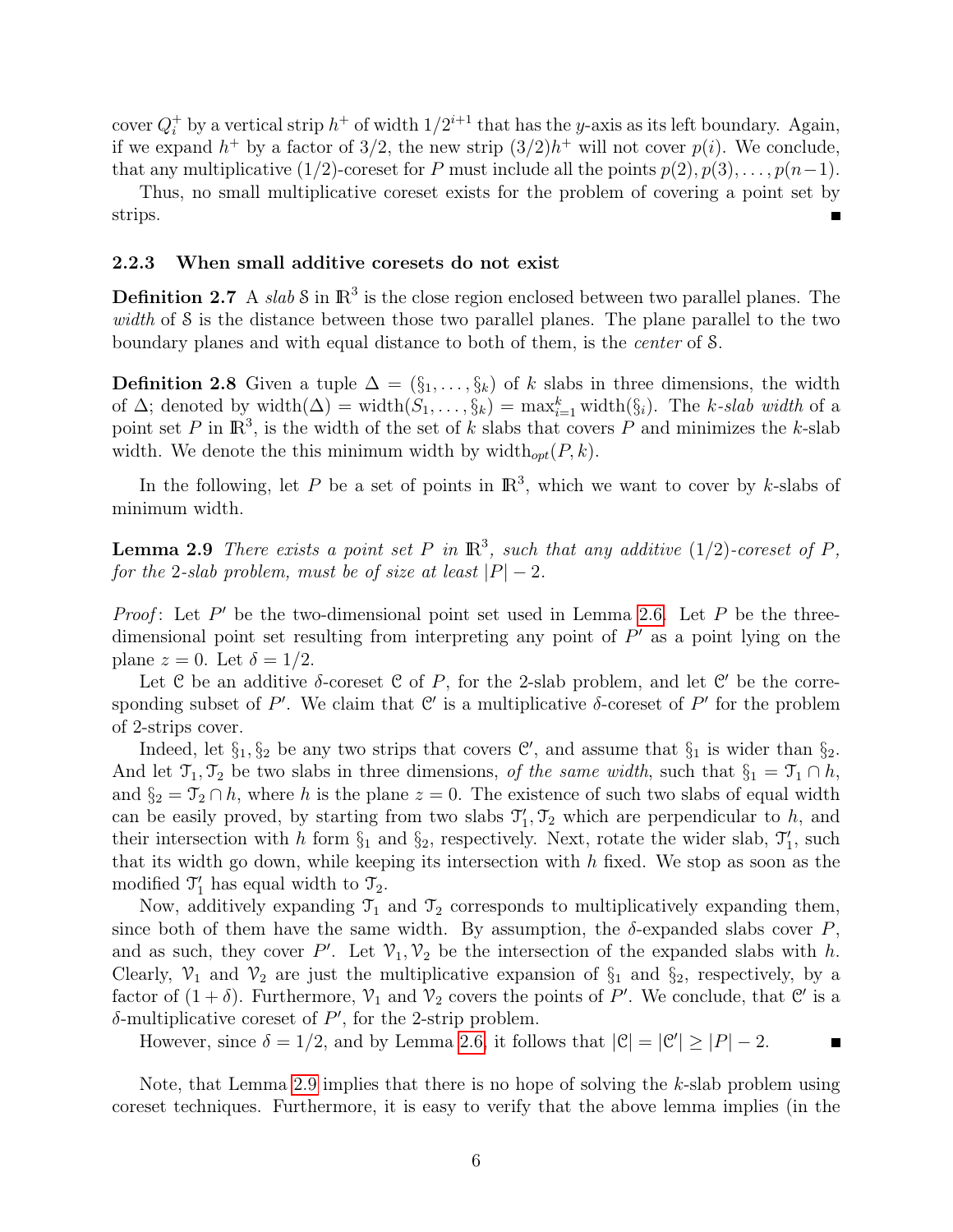dual) that one can not use coresets for the "dual" (and more useful) problem of stabbing hyperplanes with segments.

**Problem 2.10 (k-extent)** Given a set H of n hyperplanes in  $\mathbb{R}^d$ , and a parameter k, find a set of k vertical segments that stabs all the hyperplanes of  $H$ , and the length of the longest segment is minimized.

**Lemma 2.11** There exists a set H of planes in  $\mathbb{R}^3$ , such that any additive  $(1/2)$ -coreset of H, for the 2-extent problem, must be of size at least  $|P| - 2$ .

## <span id="page-6-0"></span>3 Algorithm for the 2-Slab in 3D

Our algorithm works, by deploying a decision procedure that decides (approximately) whether or not the point set can be covered by two slabs of width  $r$ . This is done by performing the decision when two points are specified which lie on the center plane of one of the slabs (Lemma [3.4\)](#page-7-0). Then, we extend this algorithm, for the decision problem when two points are given, which are "faraway" and lie in the same slab in the optimal solution (Lemma [3.7\)](#page-7-1). This yields the required decision procedure, by enumerating a small number of pairs, one of them guaranteed to be in the same slab in the optimal solution, and to be a long pair (see Lemma [3.8\)](#page-8-0).

Having this decision procedure, we can now solve the problem using a binary search over the possible widths. Naively, this leads to a weakly polynomial algorithm. To improve this, we first show that if we know a pair of points that lie on the center plane of one of the slabs, then we can compute a constant factor approximation in near linear time (Lemma [3.9\)](#page-9-0). Now, we again generate a small set of candidate pairs, and check for each one of them what solution it yields. This results in a constant factor approximation (Lemma [3.10\)](#page-10-0). Combining this constant factor approximation, together with the binary search using the decision procedure, results in the required approximation algorithm (Theorem [3.11\)](#page-11-3).

In describing the algorithm, we use binary search and random sampling to replace parametric search, since it is simpler to describe. Minor improvements in running time are probably possible by using parametric search, and a more careful implementation of the algorithm.

### 3.1 Preliminaries

<span id="page-6-2"></span>**Lemma 3.1 ([\[AHV04\]](#page-12-8))** Given a set P of n points in  $\mathbb{R}^3$ , and a parameter  $\varepsilon > 0$ , one can compute a subset  $S \subseteq P$ , such that width<sub>opt</sub> $(S, 1) \ge (1 - \varepsilon)$ width<sub>opt</sub> $(P, 1)$ , and  $|S| = O(1/\varepsilon^2)$ . Furthermore, S can be computed in  $O(n+1/\varepsilon^2)$  time.

<span id="page-6-1"></span>**Lemma 3.2 ([\[AHV04\]](#page-12-8))** Given a set P of n points in  $\mathbb{R}^3$ , one can maintain an  $\varepsilon$ -approximate minimum width slab that contains P in  $O((\log^3 n)/\varepsilon^2 + 1/\varepsilon^6)$  time per insertion/deletion. After each insertion/deletion the data-structure outputs a slab covering P which is wider by at most a factor of  $(1+\varepsilon)$  than the optimal slab that covers P.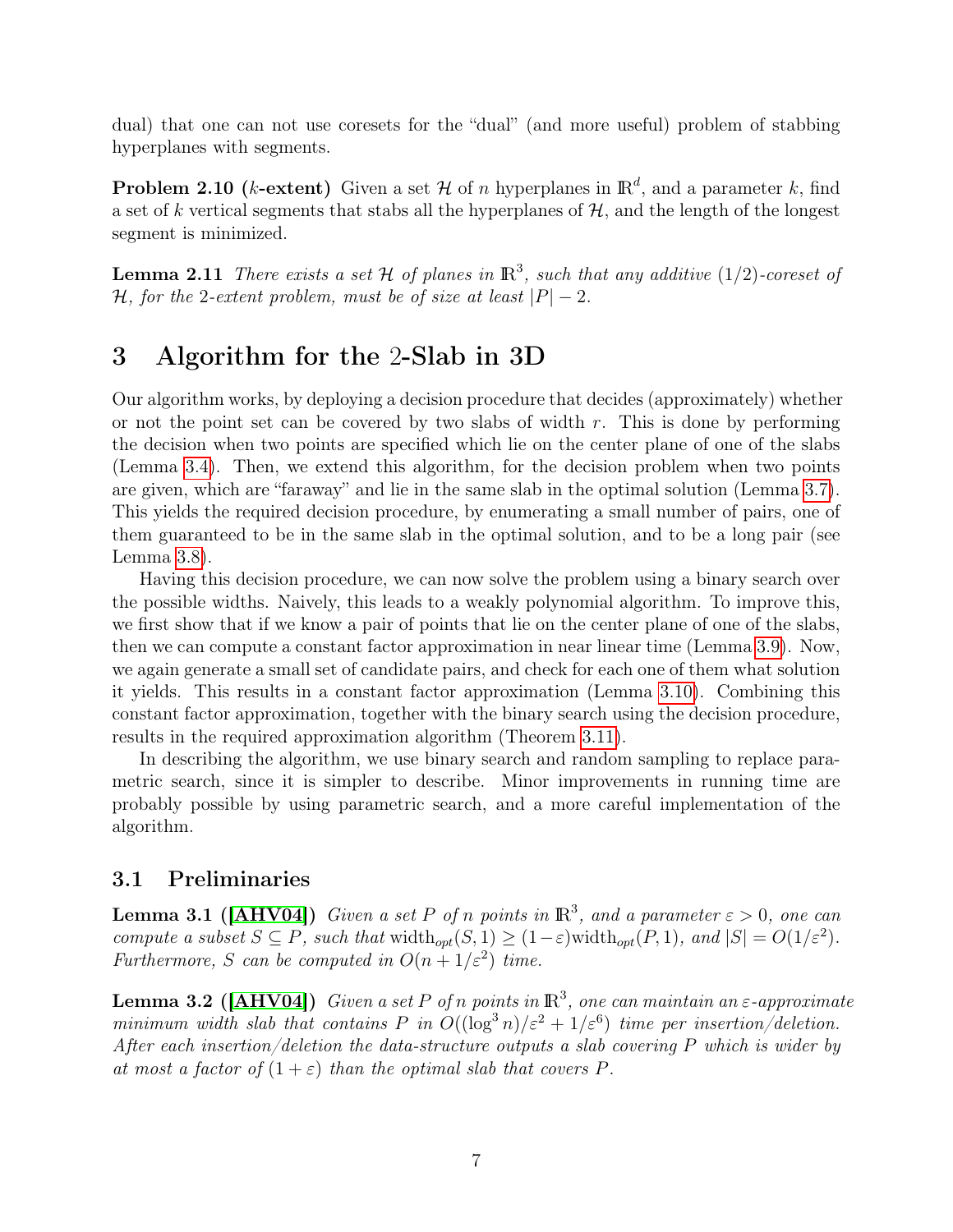Fact 3.3 Given a set P of n points in  $\mathbb{R}^3$ , one can compute the width of P in  $O(n^{3/2+\epsilon})$ expected time [\[AS96\]](#page-12-2). To simplify the exposition, we would use the slower quadratic time algorithm of [\[HT88\]](#page-12-15).

### 3.2 Decision Problem

We are given a set P of n points in  $\mathbb{R}^3$ , a candidate width r, and a parameter  $\varepsilon > 0$ . In this section, we describe an algorithm that decides whether one can cover  $P$  by two slabs of width at most r. More precisely, we describe an approximate decision procedure for this problem. Namely, if there is a cover of width  $\leq r$ , it outputs a cover of width at most  $\leq (1+\varepsilon)r$ . If P can not be covered by two slabs of width  $(1 + \varepsilon)r$ , it outputs that no such cover exists. Otherwise (in this case the point set can not be covered with slabs of width  $r$ , but it can be covered by slabs of width  $(1 + \varepsilon)r$ , it output either of those two answers.

<span id="page-7-0"></span>**Lemma 3.4** Given r,  $\varepsilon$  prescribed parameters, a set P of n points in  $\mathbb{R}^3$ , and a pair  $p, q \in P$ . Then one can compute a cover  $(S, S')$  of P by two slabs, such that p, q lie on the center (plane) of S, the width of S is r, and the width of S' is  $\leq (1+\varepsilon)\rho$ , where  $\rho$  is the minimum width of S' under those constraints. The running time of the algorithm is  $O(n(\log^3 n/\varepsilon^2 + 1/\varepsilon^6))$ .

*Proof*: We assume that p, q lie on the x-axis. Let  $\S(\alpha)$  be the slab of width r with its center plane passing through p, q and this plane has an angle  $\alpha$  with the positive direction of the z-axis. Let  $P_{in}(\alpha) = \S(\alpha) \cap P$  denote the points of P covered by  $\S(\alpha)$ , and let  $P_{out}(\alpha) = P \setminus P_{in}(\alpha)$  denote the points not covered by it.

Using standard sweeping techniques, we can maintain the sets  $P_{in}(\alpha)$ ,  $P_{out}(\alpha)$ , for  $0 \leq$  $\alpha \leq \pi$ . This would require  $O(n)$  insertion/deletion operations, and would take  $O(n \log n)$ time. Thus, to find the required cover, we need to compute the minimum width cover of  $P_{out}(\alpha)$ , for  $0 \leq \alpha \leq \pi$ , as the set  $P_{in}(\alpha)$  is always covered by a slab of width r (i.e.,  $\S(\alpha)$ ). Using Lemma [3.2,](#page-6-1) this can be done approximately in  $O(n(\log^3 n/\varepsilon^2 + 1/\varepsilon^6))$  time. Indeed, let  $\mathcal{S}_{out}(\alpha)$  denote the minimum width slab that covers  $P_{out}(\alpha)$ , and  $\rho = \min_{\alpha} \text{width}(\mathcal{S}_{out}(\alpha))$ . Overall, the algorithm computes an  $\alpha^*$ , such that width $(\mathcal{S}_{out}(\alpha^*)) \leq (1+\varepsilon)\rho$ .

<span id="page-7-2"></span>**Corollary 3.5** Given r,  $\varepsilon$  prescribed parameters, and a pair of points  $p, q \in P$  such that  $\|pq\| \geq \text{diam}(P)/10$ . Let  $(S, S')$  be a 2-cover of P, such that width $(S, S') = r$  and p, q lie on the center of S. Then, one can compute a 2-cover of P of width at most  $(1+\varepsilon)r$ . The running time of the algorithm is  $O(n(\log^3 n/\varepsilon^2 + 1/\varepsilon^6)).$ 

**Definition 3.6** Given a sphere  $\Phi$  in  $\mathbb{R}^d$  of radius r, a  $\delta$ -net of  $\Phi$ , is a subset U of  $\Phi$ , such that for any  $x \in \Phi$ , there exists a point  $u \in U$  such that  $||xu|| < \delta$ .

Given  $\Phi$  and  $\delta$ , one can compute a  $\delta$ -net for  $\Phi$  of cardinality  $O((r/\delta)^{d-1})$ , in linear time in the size of the  $\delta$ -net.

<span id="page-7-1"></span>**Lemma 3.7** Given r,  $\varepsilon$  prescribed parameters, a point set P in  $\mathbb{R}^3$ , and two points  $p, q \in P$ such that width<sub>opt</sub> $(P, 2) \le r$ ,  $\|pq\| \ge \text{diam}(P) /10$  and p, q lie in the same slab in the optimal 2-slab cover of P. Then, one can compute a cover of P by two slabs of width  $\leq (1+\varepsilon)r$  in  $O(n(\log^3 n/\varepsilon^6 + 1/\varepsilon^{10}))$  time.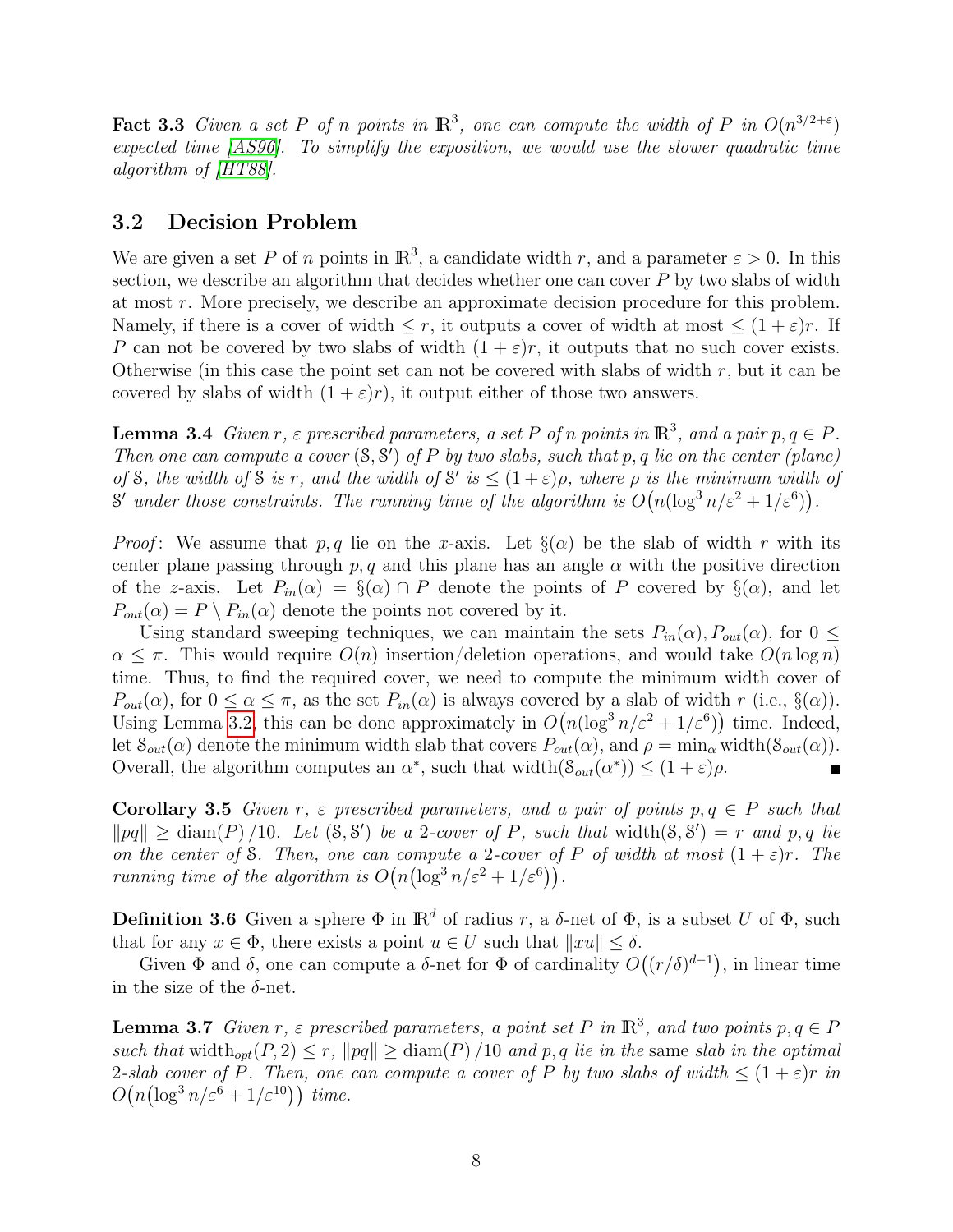

Figure 1: Demonstration of the proof of Lemma [3.7.](#page-7-1)

*Proof*: Let  $D_p$ ,  $D_q$  be two spheres of radius 2r around p, q, respectively. Spread an  $(r \epsilon/320)$ net over  $D_p, D_q$ , and let  $N_p, N_q$  denote the resulting sets, respectively. Clearly,  $|N_p|, |N_q|$  =  $O(1/\varepsilon^2)$ . We claim that there must a pair of slabs  $(8, 8')$  that covers P, such that the center plane of S passes through a pair  $p', q' \in N_p \cup N_q$ , and width $(8, 8') \leq (1 + \varepsilon/4)r$ .

Indeed, consider the optimal solution  $(\mathcal{S}_{opt}, \mathcal{S}_{opt}')$ , and assume that p, q lie inside the slab  $S_{opt}$ . Let  $h_{opt}$  be the center plane of  $S_{opt}$ . Let  $u, v$  be the pair of points of  $N_p \cup N_q$  which are furthest away from each other, and are in distance at most  $(r \epsilon/320)$  from  $h_{opt}$ . It is easy to verify that  $\|uv\| \geq \text{diam}(P) / 10$ . Let  $h_u$  be the plane resulting from translating  $h_{opt}$  so it passes through  $u$ .

We next rotate  $h_u$  so that it passes through v. Formally, let  $\ell$  be the line in  $h_u$  that passes through u and is perpendicular to uv, and let  $h_{uv}$  be the plane passing through  $\ell$  and v. We claim that width $(P \cap \mathcal{S}_{opt}, h_{uv}) \leq (1 + \varepsilon/2)r$ . Observe that

$$
dist(v, h_u) \leq dist(v, h_{opt}) + \frac{r\varepsilon}{320} \leq 2\frac{r\varepsilon}{320} = \frac{r\varepsilon}{160}.
$$

Note, that the points of P are in distance at most  $2r + \text{diam}(P) \leq 3\text{diam}(P)$  from  $\ell$ . Thus, for any point  $p \in P$  inside  $\S_{opt}$ , we have

$$
\text{dist}(p, h_{uv}) \leq \text{dist}(p, h_u) + \frac{3\text{diam}(P)}{\|uv\|} \cdot \frac{r\varepsilon}{320} \leq \text{dist}(p, h_{opt}) + \frac{r\varepsilon}{320} + \frac{r\varepsilon}{10}
$$
\n
$$
\leq r/2 + \frac{r\varepsilon}{320} + \frac{r\varepsilon}{10} \leq \frac{r}{2} \Big( 1 + \frac{\varepsilon}{320} + \frac{\varepsilon}{5} \Big) \leq \frac{r}{2} \Big( 1 + \frac{\varepsilon}{3} \Big),
$$

since  $\|uv\| \geq \text{diam}(P) / 10$ . Namely, the slab  $\S_{uv}$  having  $h_{uv}$  for its center and of width  $(1+\varepsilon/3)r$  covers  $S_{opt} \cap P$ . In particular,  $(\S_{uv}, \S'_{opt})$  is a 2-cover of P with two (far) points of  $N_p \cup N_q$  lying on one of its slabs center.

<span id="page-8-0"></span>This immediately yields an efficient algorithm for computing this cover. Indeed, for any pair of points  $(a, b) \in (N_p \cup N_q) \times (N_p \cup N_q)$  of length  $\geq$  diam(P)/10, use the algorithm of Corollary [3.5](#page-7-2) to find a pair of slabs of width  $(1 + \varepsilon/3)(1 + \varepsilon/3)r \leq (1 + \varepsilon)r$  that covers  $P$  and the center of the slab passes through  $a, b$ , if such a cover exists. This takes  $O(n(\log^3 n/\varepsilon^6 + 1/\varepsilon^{10}))$  time overall.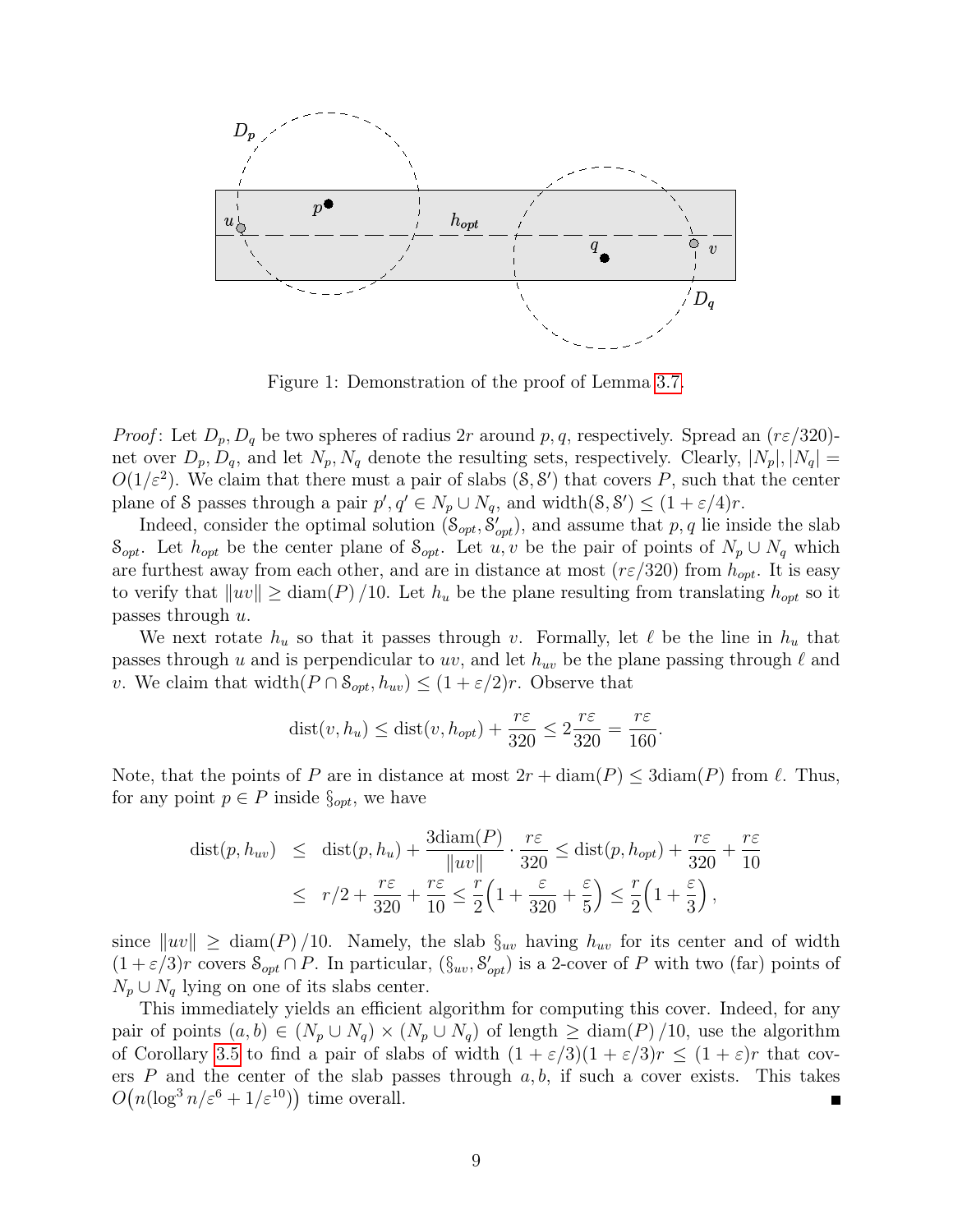**Lemma 3.8** Given r,  $\varepsilon$  prescribed parameters, and a set P of n points in  $\mathbb{R}^3$ , such that width<sub>opt</sub> $(P, 2) \le r$ , then one can compute a cover of P by two slabs of width  $\le (1 + \varepsilon)r$  in  $O(n(\log^3 n/\varepsilon^8 + 1/\varepsilon^{12}))$  time.

*Proof*: Compute two points  $p, q \in P$  such that  $||pq|| \geq \text{diam}(P) /$ √ 3 in linear time (by computing an axis parallel bounding box of  $P$ , and picking two points of  $P$  on the two parallel faces of the box furtherest away from each other). Next, let h be the bisector plane passing through the middle of the segment pq and perpendicular to it. Let  $P_p = P \cap h_p$ ,  $P_q = P \cap h_q$ , where  $h_p$ , and  $h_q$  are the two half spaces defined by h containing p and q, respectively.

Let  $C_p, C_q$  be  $\varepsilon/2$ -coresets of size  $O(1/\varepsilon^2)$  of  $P_p, P_q$ , respectively. By Lemma [3.1,](#page-6-2) we can compute them in  $O(n+1/\varepsilon^2)$  time. Now, in the optimal solution  $(8, 8')$ , either one of the pairs of  $U = (C_p \times \{q\}) \cup (C_q \times \{p\})$  belong to the same slab, or alternatively  $C_p \subseteq \mathcal{S}, C_q \subseteq \mathcal{S}'$ .

For the first case, for each pair  $(a, b)$  of U (note, that such a pair has length at least For the first case, for each pair  $(a, b)$  of  $U$  (note, that such a pair has length at least diam(P)  $/(2\sqrt{3})$ ) use the algorithm of Lemma [3.7](#page-7-1) to find a 2-slab cover of P with the pair  $(a, b)$  on the center of one of the slabs of width at most  $(1+\varepsilon)r$ . This takes  $O(n(\log^3 n/\varepsilon^8 + 1/\varepsilon^{12}))$ time overall.

For the later case, where  $C_p \subseteq S, C_q \subseteq S'$ , we compute the minimum width slab  $\S_p$ containing  $C_p$  and the minimum width slab  $\S_q$  containing  $C_q$ . This takes  $O(1/\varepsilon^4)$  time, by [\[HT88\]](#page-12-15), as  $|C_p|, |C_q| = O(1/\varepsilon^2)$ . Expanding each slab by a factor of  $(1 + \varepsilon)$  results in a set of two slabs that covers P, as  $C_p, C_q$  are  $\varepsilon$ -coresets of  $P_p, P_q$ , respectively.

This had generated  $O(1/\varepsilon^2)$  possible candidate solutions. We return the solution with the minimum width computed.

### 3.3 A Strongly Polynomial Algorithm

The algorithm of Lemma [3.8](#page-8-0) provides immediately a weakly polynomial algorithm that works by performing a binary search for the optimal width on the range  $[0, \text{diam}(P)]$ . The resulting algorithm would execute the algorithm of Lemma [3.8](#page-8-0)  $O(\log(\text{diam}(P)/(\text{width}_{opt}(P, 2)\epsilon)))$ times. In practice, this might be quite acceptable, although it is only weakly polynomial.

In this section, we present a *strongly* polynomial algorithm for approximating the 2-slab width. We observe, that it is enough to compute a c-approximation  $w$  to the 2-slab cover to P, where  $c > 1$  is a constant. Indeed, once we have such an approximation, one can compute a better approximation using a binary search over the range  $[w/c, w]$ .

<span id="page-9-0"></span>**Lemma 3.9** Let p, q be a pair of points of P. One can compute in  $O(n \log^4 n)$  a 2-slab cover  $(S, S')$  of P of width w, such that p, q lie on the center of S, and w is constant factor approximation to the optimal 2-slab cover under this condition.

*Proof*: Let  $(\mathcal{S}_{opt}, \mathcal{S}_{opt}')$  be the optimal 2-slab cover of P, such that p, q lie on the center of  $S_{opt}$ , such that  $S_{opt}$  is of minimal width (it might be that the wider slab of the two is  $S'_{opt}$ , as such  $S_{opt}$  is not necessarily uniquely defined without this min-width requirement). Let  $w_{opt}$ denote the width of  $S_{\text{out}}$ .

Let  $\ell$  be the line passing through p and q, and P' be the projection of P in the direction of  $\ell$  into the two dimensional plane perpendicular to  $\ell$ . In this plane,  $\ell$  becomes a point, which we assume is the origin o, and  $w_{opt}/2$  is no more than the distance of o to one of the lines of  $L$ , where  $L$  is the set of lines spanned by all the pairs of points of  $P'$ .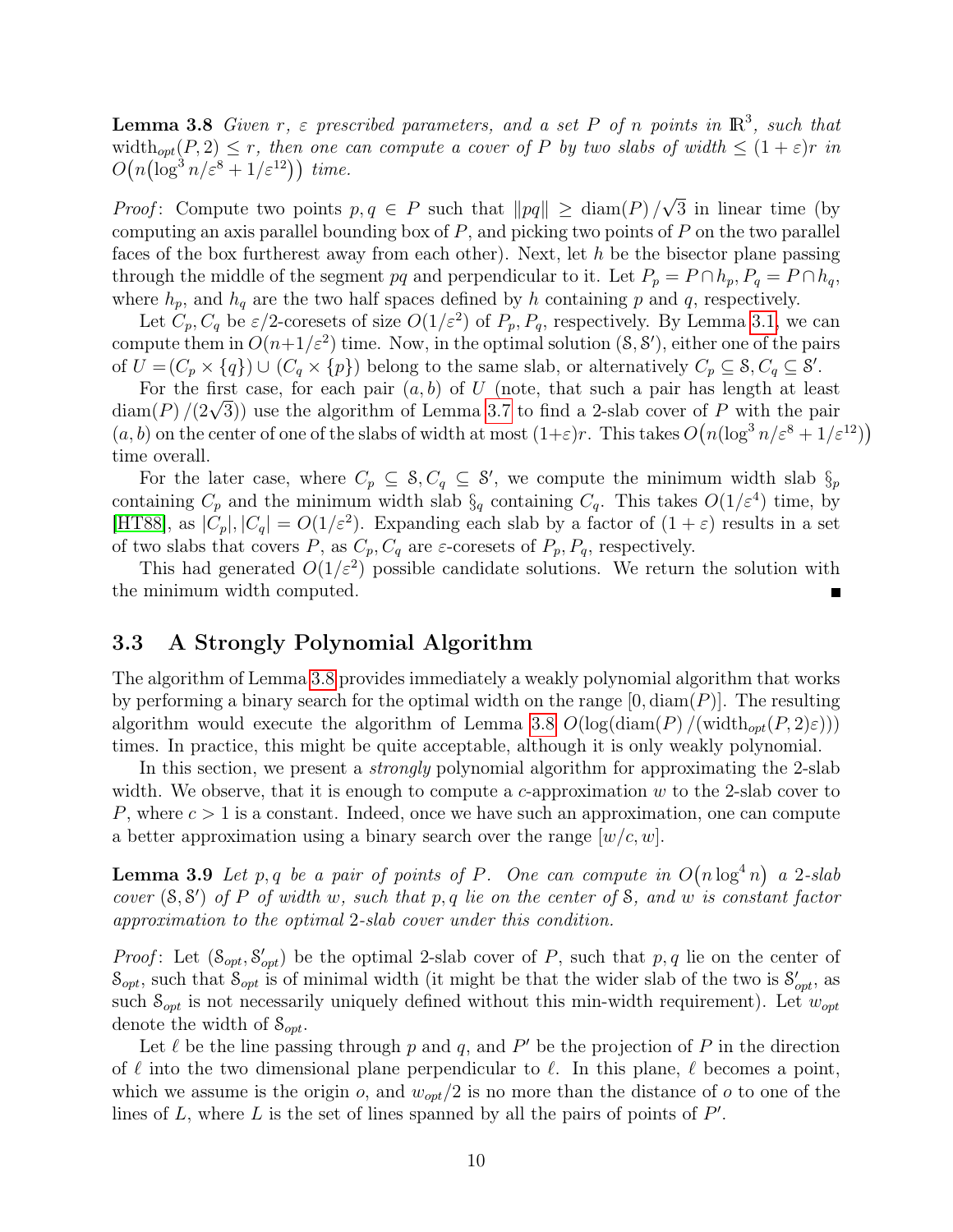Let  $\alpha_1, \ldots, \alpha_m$  be the sorted distance of the lines of L from the origin. Clearly, width $_{opt}/2$ is one of the numbers in this sequence, Indeed, by the minimality requirement over  $S_{opt}$ , it must have two points of P on the same plane of its boundary (otherwise,  $S_{opt}$  can be further minimized by slightly rotating it around  $pq$ , and the projection of those two points induce a line  $\ell$  in L which is in distance width<sub>opt</sub>/2 from o.

Note, that we have an algorithm to solve the (approximate) decision problem, to decide if  $w_{opt} \leq r$  or  $w_{opt} \geq (1 + \varepsilon/3)r$ , by using the algorithm of Lemma [3.4.](#page-7-0) Thus, we can use parametric search techniques (or more specifically, distance selection techniques) to find  $w$ , which is a constant factor approximation to  $w_{opt}$ .

Let  $C(r)$  be the disk or radius r centered at the origin. We maintain for each point of  $P'$ its two tangents to  $C(r)$ . Clearly, as r increases, the locations of those tangents changes, but two tangents become identical (and change their ordering along the boundary of  $C(r)$ ) only when  $C(r)$  hits a line of L. Storing those tangents in a balanced binary tree we can handle a single such event in  $O(\log n)$  time. Thus, we only need to jump-start the radius to the right range, and then we can perform "sweeping" to compute the range of critical distances in this range. Once we have those critical values, we can use our decision procedure to compute the optimal solution.

Specifically, randomly select  $O(n \log n)$  lines of L (by randomly picking  $O(n \log n)$  pairs of points of  $P'$ ). For each such line, compute its distance from the origin, and use binary search together with the decision procedure, to figure out the range  $I = [l, r]$  in which the optimal solution lies. By careful implementation, this requires  $O(n \log^4 n)$  time (the cost of the  $O(\log n)$  calls to the procedure of Lemma [3.4](#page-7-0) is  $O(n \log^4 n)$  when used with  $\varepsilon = 0.1$ ).

Note, that the expected number of events in the range  $I$  (i.e., number of lines of  $L$  with distance between l and r to the origin) is  $O(n^2/(n \log n)) = O(n/\log n)$ , and  $O(n)$  with high probability. In particular, by performing sweeping, we can compute all those values in  $O(n \log n)$  expected time. Finally, taking those values, we can find w (approximately) using  $O(\log n)$  calls to the decision procedure of Lemma [3.4.](#page-7-0)

<span id="page-10-0"></span>**Lemma 3.10** Given a set P of n points in  $\mathbb{R}^3$ , one can compute a cover of P by two slabs of width  $O(\text{width}_{opt}(P, 2))$  in  $O(n \log^4 n)$  time.

*Proof*: As in the proof of Lemma [3.8,](#page-8-0) we compute two points  $p, q \in P$  which are diam(P) / √ 3 furthest away from each other. And we compute an 0.1-coresets  $C_p, C_q$  of the sets  $P_p, P_q$ , where  $P_p$  and  $P_q$  are as in the proof of Lemma [3.8.](#page-8-0) Note that  $|C_p|, |C_q| = O(1)$ .

Let  $(\S_p, \S_q)$  be the 2-slab cover resulting from computing the optimal slab cover of  $C_p, C_q$ , respectively, and expanding it by a constant factor. Either  $(\S_p, \S_q)$  forms a constant factor approximation to the 2-slab width of P, or alternatively, at least one of the pair of points of  $U = (C_p \times \{q\}) \cup (C_q \times \{p\})$  belong to the same slab of the optimal solution.

Thus, for each such pair  $(a, b) \in U$ , we would like to compute a constant factor approximate minimum 2-slab cover  $(\overline{\mathcal{S}}, \overline{\mathcal{S}}')$  such that  $a, b$  is contained in  $\overline{\mathcal{S}}$ .

We claim that there exists a 2-slab cover  $(8, 8')$  of P such that a, b lie on the center of S, and width $(\mathcal{S}, \mathcal{S}') = O(\text{width}(\overline{\mathcal{S}}, \overline{\mathcal{S}}'))$ . The claim follows, by observing that  $(a, b)$  is a long pair, and arguing as in the proof of Lemma [3.7.](#page-7-1)

Thus, we compute an approximate 2-slab cover of  $P$ , having  $a, b$  on one of its centers, in  $O(n \log^4 n)$  using the algorithm of Lemma [3.9.](#page-9-0) Let w denote the width of S.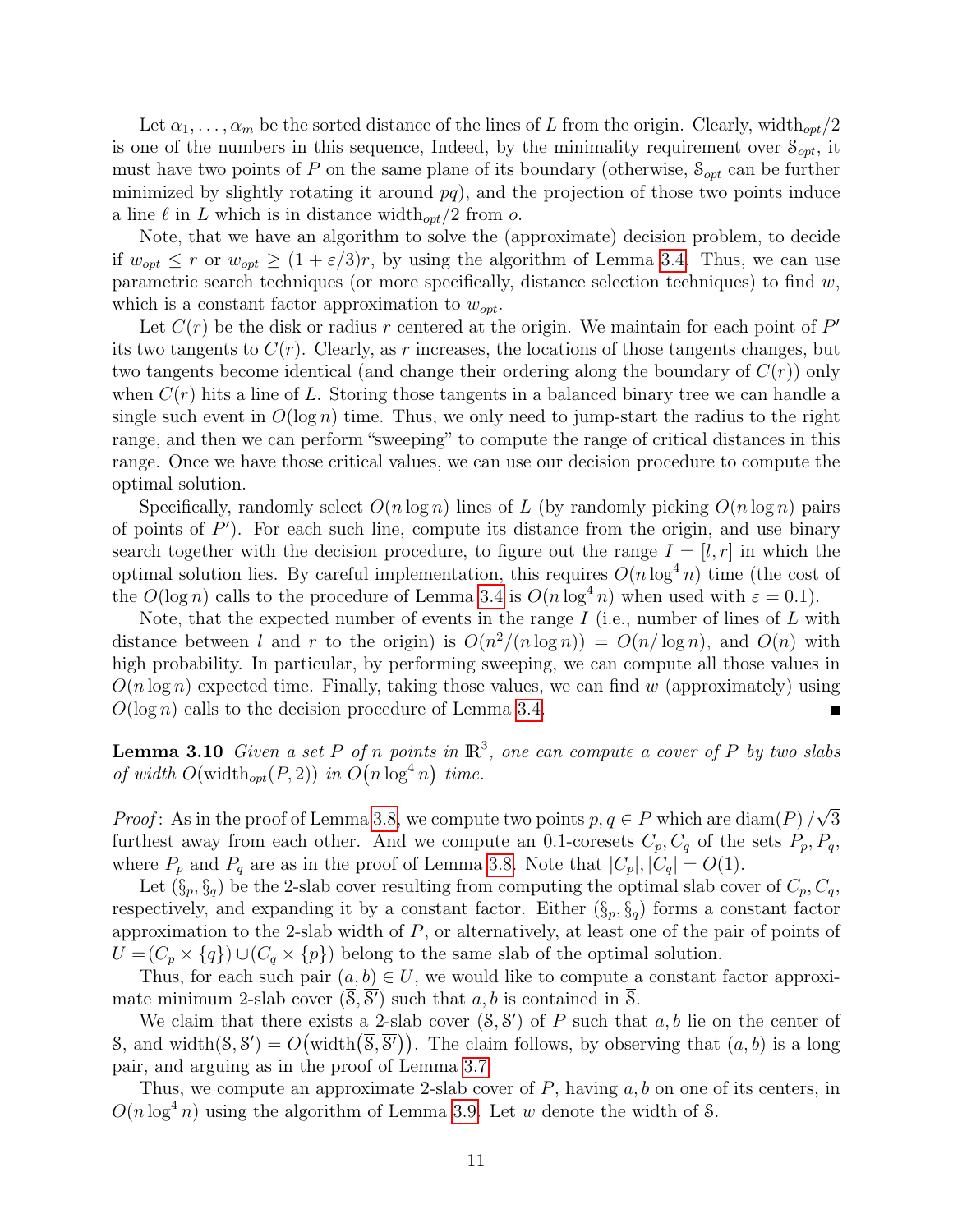It follows that the minimum such cover computed (over all pairs in  $U$ ) would be a constant factor approximation to the optimal solution.

The running time bound follows, as we deploy the algorithm of Lemma [3.9](#page-9-0) a constant number of times.

Now, once we have a constant factor approximation, an  $(1 + \varepsilon)$ -approximation can be easily performed by doing a binary search, and using the decision procedure (Lemma [3.8\)](#page-8-0). This would require  $O(\log 1/\varepsilon)$  calls to the decision procedure. We conclude:

<span id="page-11-3"></span>**Theorem 3.11** Given a set P of n points in  $\mathbb{R}^3$ , one can compute a cover of P by two slabs of width  $\leq (1+\varepsilon)$  width<sub>opt</sub> $(P, 2)$  in  $O(n \log^4 n + n(\log^3 n/\varepsilon^8 + 1/\varepsilon^{12}) \log 1/\varepsilon)$  time.

## <span id="page-11-2"></span>4 Conclusions

In this paper, we showed that coresets do no exists for the problem of 2-slabs in three dimensions. The author find this fact to be quite bewildering, considering the fact that such coresets exists for balls and cylinders. This implies that solving the k-slab problem efficiently in low dimensions (i.e., in near linear time) would require developing new techniques and algorithms. We took a small and tentative step in this direction, providing a near linear time algorithm for approximating the min-width 2-slab cover of a point set in  $\mathbb{R}^3$ .

The main open question for further research, is to develop an efficient approximation algorithms for the k-slab problem in three and higher dimensions, for  $k > 2$ . Currently, the author is unaware of any efficient constant factor approximation algorithm for this problem.

Finally, there seems to be a connection between solving the problem of k-slabs in  $\mathbb{R}^d$  in the presence of outliers, and solving the problem of  $k + 1$  slabs in  $\mathbb{R}^{d+1}$ . (Intuitively and imprecisely, thats what our 2-slab algorithm in  $\mathbb{R}^3$  is doing: It reduces the problem into the problem of covering a point set in  $\mathbb{R}^2$  with a single slab, while making sure that the points that are not covered can be ignored.) Understanding this connection might be a key in understanding why the k-slab problem seems to be harder than one might expect.

## Acknowledgments

The author wishes to thank Vladlen Koltun, Magda Procopiuc, Edgar Ramos, and Kasturi Varadarajan for useful discussions on the problems studied in this paper. The author would also thank the anonymous referees for their insightful comments.

## References

- <span id="page-11-1"></span>[AAHS00] [P. K. Agarwal,](http://www.cs.duke.edu/~pankaj) [B. Aronov,](http://cis.poly.edu/~aronov/) [S. Har-Peled,](http://www.uiuc.edu/~sariel) and [M. Sharir.](http://www.math.tau.ac.il/~michas) [Approximation and](http://cs.uiuc.edu/~sariel/research/papers/98/min_width_annulus.html) [exact algorithms for minimum-width annuli and shells.](http://cs.uiuc.edu/~sariel/research/papers/98/min_width_annulus.html) [Discrete Comput. Geom.](http://link.springer-ny.com/link/service/journals/00454/), 24(4):687–705, 2000.
- <span id="page-11-0"></span>[AAS97] [P. K. Agarwal,](http://www.cs.duke.edu/~pankaj) [B. Aronov,](http://cis.poly.edu/~aronov/) and [M. Sharir.](http://www.math.tau.ac.il/~michas) [Computing envelopes in four dimen](http://epubs.siam.org/sam-bin/dbq/article/26572)[sions with applications.](http://epubs.siam.org/sam-bin/dbq/article/26572) *SIAM J. Comput.*, 26:1714–1732, 1997.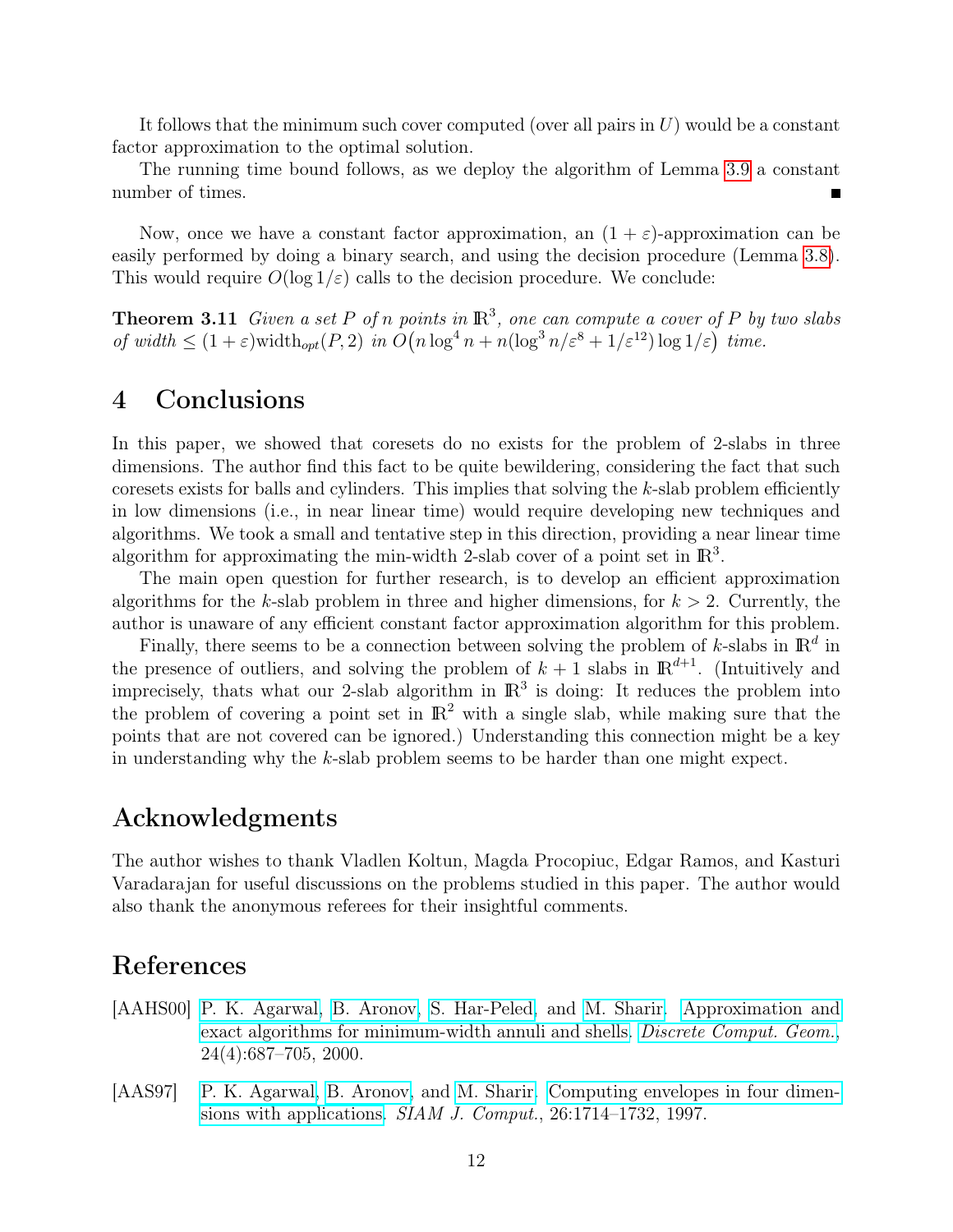- <span id="page-12-8"></span>[AHV04] [P. K. Agarwal,](http://www.cs.duke.edu/~pankaj) [S. Har-Peled,](http://www.uiuc.edu/~sariel) and [K. R. Varadarajan.](http://www.cs.uiowa.edu/~kvaradar/) [Approximating extent](http://cs.uiuc.edu/~sariel/papers/01/fitting/) [measures of points.](http://cs.uiuc.edu/~sariel/papers/01/fitting/) [J. Assoc. Comput. Mach.](http://www.acm.org/jacm/), 51(4):606–635, 2004.
- <span id="page-12-10"></span>[AP02] [P. K. Agarwal](http://www.cs.duke.edu/~pankaj) and C. M. Procopiuc. [Exact and approximation algorithms for](http://link.springer.de/link/service/journals/00453/bibs/2033002/20330201.html) [clustering.](http://link.springer.de/link/service/journals/00453/bibs/2033002/20330201.html) Algorithmica, 33(2):201–226, 2002.
- <span id="page-12-11"></span>[APV02] [P. K. Agarwal,](http://www.cs.duke.edu/~pankaj) C. M. Procopiuc, and [K. R. Varadarajan.](http://www.cs.uiowa.edu/~kvaradar/) [Approximation al](http://link.springer.de/link/service/series/0558/bibs/2461/24610054.htm)[gorithms for](http://link.springer.de/link/service/series/0558/bibs/2461/24610054.htm) k-line center. In Proc. 10th Annu. European Sympos. Algorithms, pages 54–63, 2002.
- <span id="page-12-2"></span>[AS96] [P. K. Agarwal](http://www.cs.duke.edu/~pankaj) and [M. Sharir.](http://www.math.tau.ac.il/~michas) [Efficient randomized algorithms for some geometric](http://link.springer.de/link/service/journals/00454/bibs/16n4p317.html) [optimization problems.](http://link.springer.de/link/service/journals/00454/bibs/16n4p317.html) [Discrete Comput. Geom.](http://link.springer-ny.com/link/service/journals/00454/), 16:317–337, 1996.
- <span id="page-12-0"></span>[AS98] [P. K. Agarwal](http://www.cs.duke.edu/~pankaj) and [M. Sharir.](http://www.math.tau.ac.il/~michas) [Efficient algorithms for geometric optimization.](http://www.cs.duke.edu/~pankaj/papers/geom-full.ps.gz) ACM Comput. Surv., 30:412–458, 1998.
- <span id="page-12-3"></span>[AST94] [P. K. Agarwal,](http://www.cs.duke.edu/~pankaj) [M. Sharir,](http://www.math.tau.ac.il/~michas) and S. Toledo. Applications of parametric searching in geometric optimization. J. Algorithms, 17:292–318, 1994.
- <span id="page-12-12"></span>[BC03] [M. Bădoiu](http://theory.lcs.mit.edu/~mihai/) and [K. L. Clarkson.](http://cm.bell-labs.com/who/clarkson/) [Optimal coresets for balls.](http://cm.bell-labs.com/who/clarkson/coresets2.pdf) [http://cm.](http://cm.bell-labs.com/who/clarkson/coresets2.pdf) [bell-labs.com/who/clarkson/coresets2.pdf](http://cm.bell-labs.com/who/clarkson/coresets2.pdf), 2003.
- <span id="page-12-1"></span>[BE97] [M. Bern](http://www2.parc.com/csl/members/bern/) and [D. Eppstein.](http://www.ics.uci.edu/~eppstein/) Approximation algorithms for geometric problems. In D. S. Hochbaum, editor, *Approximationg algorithms for NP-Hard problems*, pages 296–345. PWS Publishing Company, 1997.
- <span id="page-12-13"></span>[BHI02] [M. Bădoiu,](http://theory.lcs.mit.edu/~mihai/) [S. Har-Peled,](http://www.uiuc.edu/~sariel) and [P. Indyk.](http://theory.lcs.mit.edu/~indyk/) [Approximate clustering via coresets.](http://cs.uiuc.edu/~sariel/research/papers/02/coreset/) In Proc. 34th Annu. ACM Sympos. Theory Comput., pages 250–257, 2002.
- <span id="page-12-7"></span>[Cha02] [T. M. Chan.](http://www.math.uwaterloo.ca/~tmchan/) [Approximating the diameter, width, smallest enclosing cylinder and](http://www.worldscinet.com/ijcga/12/1201n02/S0218195902000748.html) [minimum-width annulus.](http://www.worldscinet.com/ijcga/12/1201n02/S0218195902000748.html) Internat. J. Comput. Geom. Appl., 12(2):67–85, 2002.
- <span id="page-12-4"></span>[EFNN89] H. Ebara, N. Fukuyama, H. Nakano, and Y. Nakanishi. Roundness algorithms using the Voronoi diagrams. In Proc. 1rd Canad. Conf. Comput. Geom., page 41, 1989.
- <span id="page-12-5"></span>[EGS86] [H. Edelsbrunner,](http://www.cs.duke.edu/~edels/) [L. J. Guibas,](http://geometry.stanford.edu/member/guibas/) and J. Stolfi. Optimal point location in a monotone subdivision. SIAM J. Comput., 15(2):317–340, 1986.
- <span id="page-12-6"></span>[GLRS98] J. García-Lopez, P. Ramos, and J. Snoeyink. [Fitting a set of points by a circle.](http://link.springer-ny.com/link/service/journals/00454/bibs/20n3p389.html) [Discrete Comput. Geom.](http://link.springer-ny.com/link/service/journals/00454/), 20(3):389–402, 1998.
- <span id="page-12-9"></span>[Gon85] T. Gonzalez. Clustering to minimize the maximum intercluster distance. Theoret. Comput. Sci., 38:293–306, 1985.
- <span id="page-12-14"></span>[Har04] [S. Har-Peled.](http://www.uiuc.edu/~sariel) [Clustering motion.](http://cs.uiuc.edu/~sariel/research/papers/01/cluster/) [Discrete Comput. Geom.](http://link.springer-ny.com/link/service/journals/00454/), 31(4):545–565, 2004.
- <span id="page-12-15"></span>[HT88] M. E. Houle and G. T. Toussaint. Computing the width of a set. IEEE Trans. Pattern Anal. Mach. Intell., PAMI-10(5):761–765, 1988.